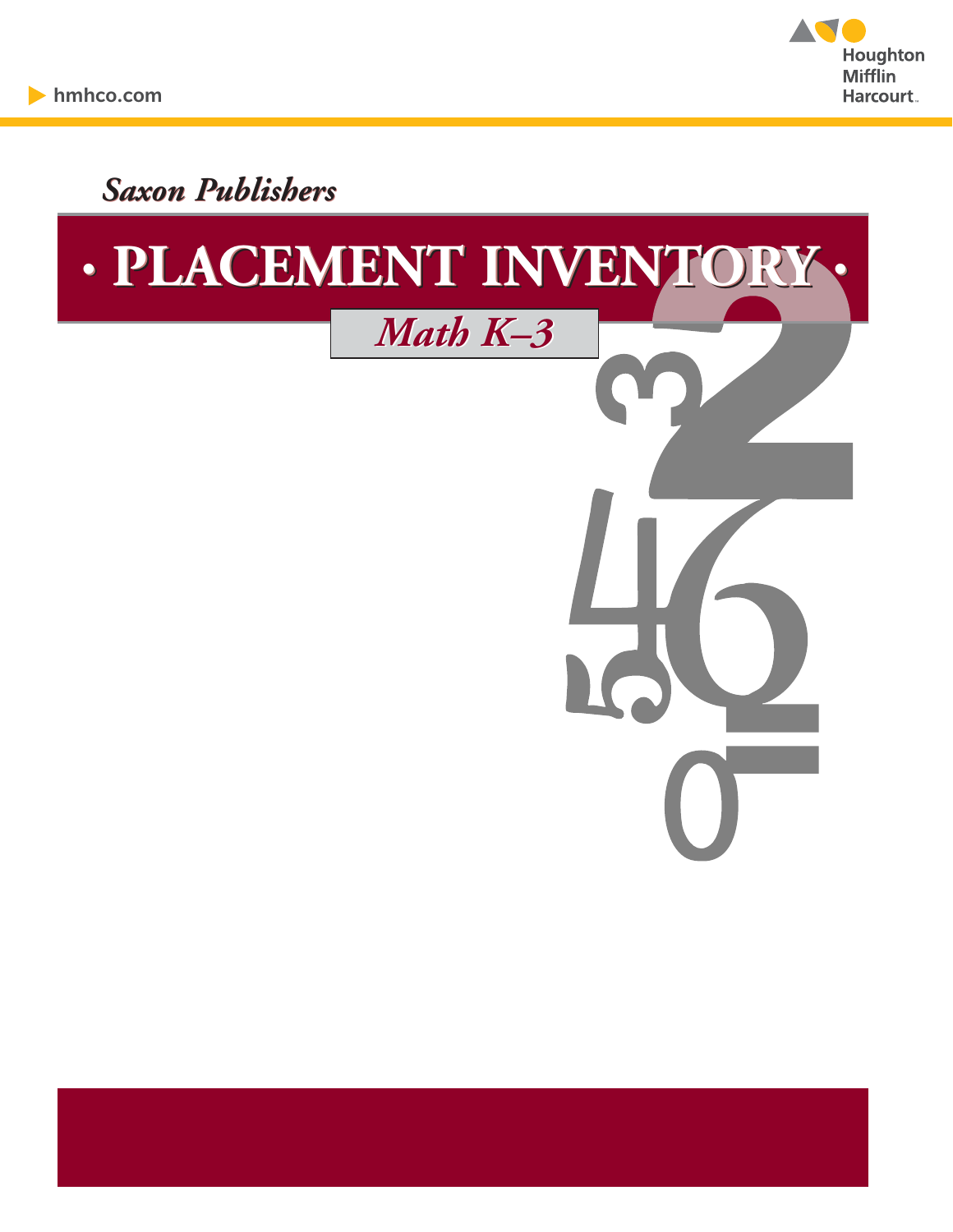# **SAXON MATH K–3 PLACEMENT INVENTORY**

#### **INTRODUCTION**

If you are uncertain which level of the primary materials to use, the first criterion to consider is the child's age. The following chart should be used to determine the recommended instructional level:

| Age                           | Level             |
|-------------------------------|-------------------|
| $4\frac{1}{2} - 5\frac{1}{2}$ | Math K            |
| $5\frac{1}{2} - 6\frac{1}{2}$ | Math 1            |
| $6\frac{1}{2} - 7\frac{1}{2}$ | Math 2            |
| $7\frac{1}{2} - 8\frac{1}{2}$ | Math <sub>3</sub> |

#### *Exceptions*

If a child has significant learning problems or has received little or no prior math instruction, consider beginning at a lower level than what is recommended on the chart.

If a child has received prior math instruction and you consider the child's ability and understanding of math concepts to be exceptional for his or her age, consider administering this primary placement inventory to determine whether the child should begin at a higher level than what is recommended on the chart.

#### **DIRECTIONS FOR ADMINISTERING THE PRIMARY PLACEMENT INVENTORY**

- This is not intended to be an end-of-the-year test, and it should be used only with children who have not previously been in a Saxon mathematics program.
- Administer the inventory to one child at a time in a quiet, calm environment. You may wish to have someone else present to record the child's responses and comments.
- Read through the questions and prepare all materials prior to beginning the inventory.
- Follow the instructions and dialogue on the following pages. Answers are shown beside the questions.
- Depending on the answer, the child will receive 0 or 1 point for each question or set of questions. (See the boxed numbers.) Add the points at the end of each section for proper scoring.
- Before beginning, explain to the child that this is an opportunity for you to find out what the child already knows.
- **This is not a teaching situation.** Do not correct the child when he or she responds incorrectly or provide hints when the child hesitates. Record the child's answer without indicating to the child whether the answer is correct. Praise the child for focusing on the task and listening carefully.
- Begin with Part A of the Placement Inventory. At the end of each section, read the directions to determine whether to continue.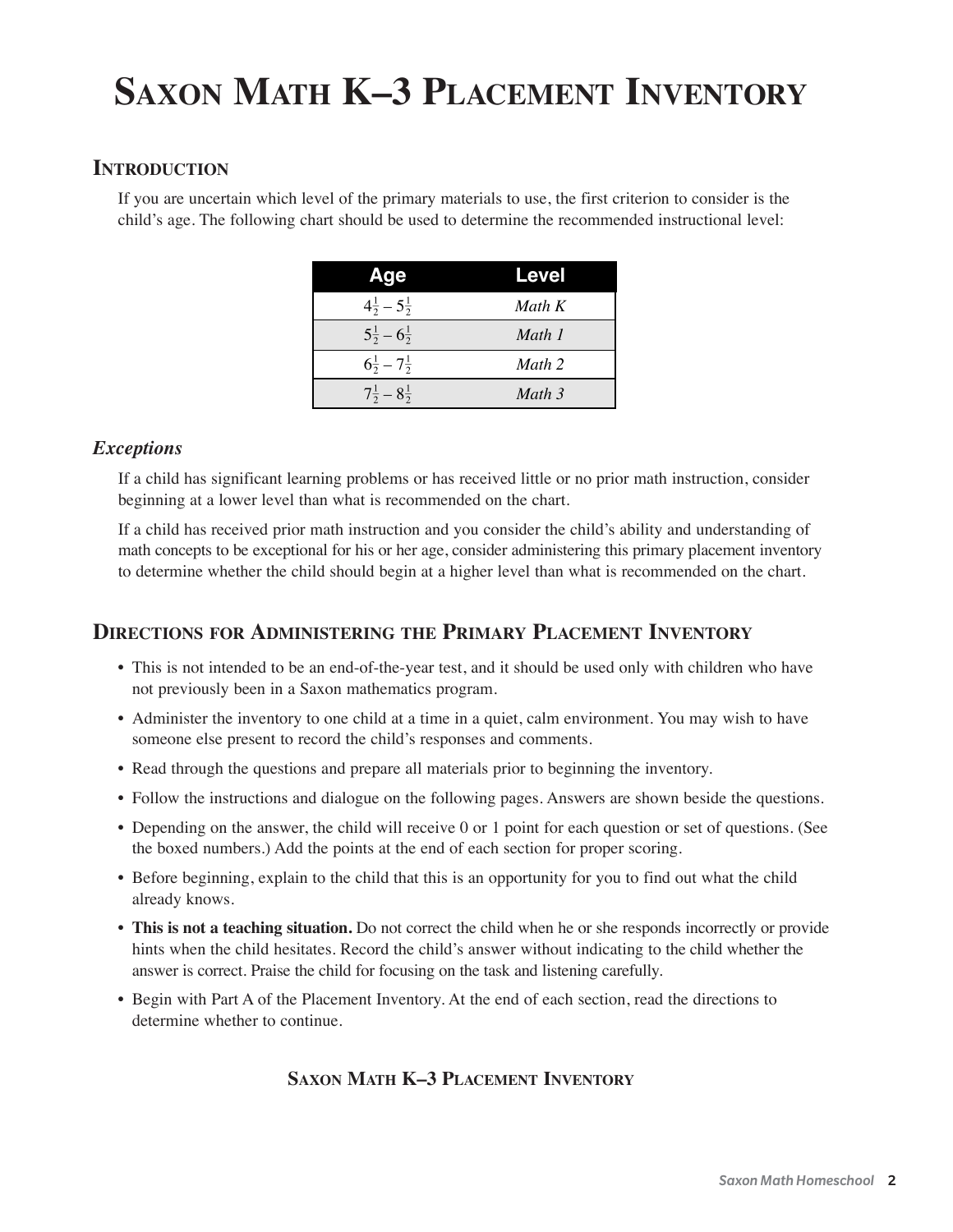# **PART A**

#### *materials*

**Master P-1** (Cut apart the box of shapes, the number cards, and the paper strips.) 20 pennies, 2 nickels, 4 dimes

#### **1. IDENTIFYING SHAPES**

- Point to the square from **Master P-1.**
	- *"What shape is this?"*
- Repeat with the triangle, circle, and rectangle.

#### **2. COUNTING BY 1'S TO 100**

#### *"Count as high as you can."*

• Stop the child at 100. The child's last correct number is \_

### **3. COUNTING OBJECTS • MATCHING SETS OF OBJECTS WITH 1-TO-1 CORRESPONDENCE**

- Place 8 pennies in a row. Leave space between the pennies.
	- *"Make another row of pennies that is the same as (matches) my row of pennies."*

*"How do you know that your row is the same as (matches) mine?"*

- *"Count the pennies in my row."*
- *"Count the pennies in your row."*

### **4. MATCHING SETS AND NUMBERS • ORDERING THE NUMBERS 0–10**

- Put 20 pennies in a pile on the table.
- Show the child the number card 7.
	- *"What number is this?"*
	- *"Show me this number of pennies."*
- Repeat with the 9, 3, and 0 number cards.
- Give the child the number cards in a mixed pile.
	- *"Put these numbers in order."*

#### **SAXON MATH K–3 PLACEMENT INVENTORY**

Correctly identifies all shapes:  $\boxed{1}$ Incorrectly identifies one or more shapes:  $\boxed{0}$ 

Counts to 100 correctly:  $\boxed{1}$ Cannot count to 100 by 1's:  $\vert$  0

Counts pennies correctly:  $|1$ Counts pennies incorrectly:  $|0|$ 

Uses correct number of pennies for  $\frac{1}{\text{all cards}}$ :  $\boxed{1}$ Uses incorrect number of pennies for one or more cards:  $|0|$ Orders numbers correctly: 1 Orders numbers incorrectly:  $|0|$ 

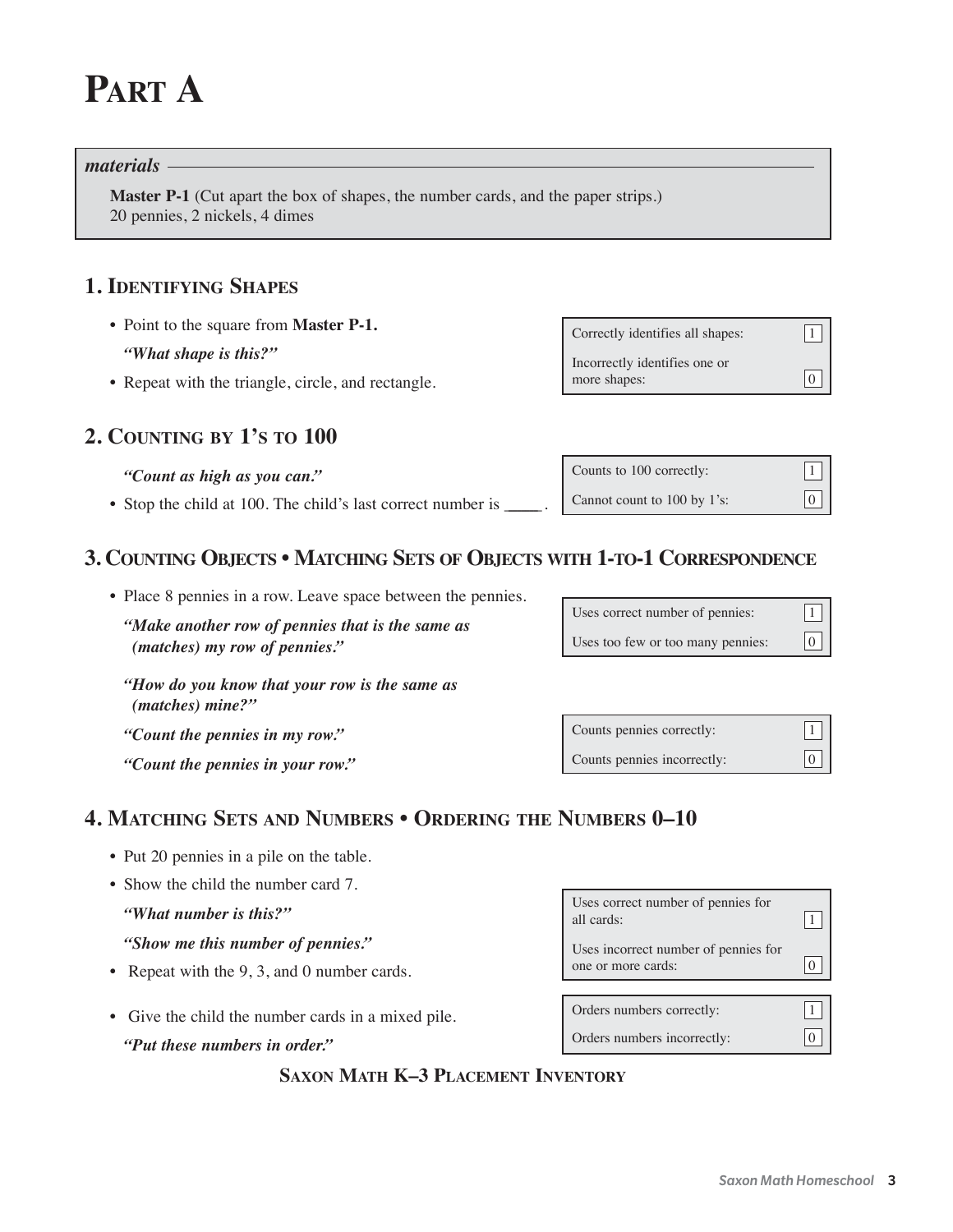# **PART A (CONTINUED)**

### **5. IDENTIFYING COINS • SORTING • IDENTIFYING MOST AND FEWEST**

- Put a penny, nickel, and dime on the table.
- Point to each coin and ask:

*"What do we call this?"*

• Put 6 pennies, 2 nickels, and 4 dimes in a mixed pile on the table.

*"Sort these coins."*

- If the child does not know the meaning of the word *sort,* say the following:
	- *"Put the pennies in one pile, the nickels in another pile, and the dimes in a third pile."*
- Allow time for the child to do this.

*"How many dimes do you have?"*

*"Which coin do you have the most of?"*

*"Which coin do you have the fewest or least of?"*

#### **6. MEASUREMENT**

- Place the strips on the table in the following way: *"Which paper strip is the longest?" "How do you know?"*
- Remove the two shorter strips of paper.
- Give the child 20 pennies.

*"How many pennies long is this paper strip?"*

Identifies all 3 coins:  $\boxed{1}$ Identifies 2 or fewer coins:  $\boxed{0}$ 







# **TOTAL POINTS PART A: \_\_\_\_\_\_\_\_\_\_\_\_**

*If the child scores 8–10 in Part A, give Part B of the assessment.*

*If the child scores 0–7 in Part A, stop here and begin with* Math K.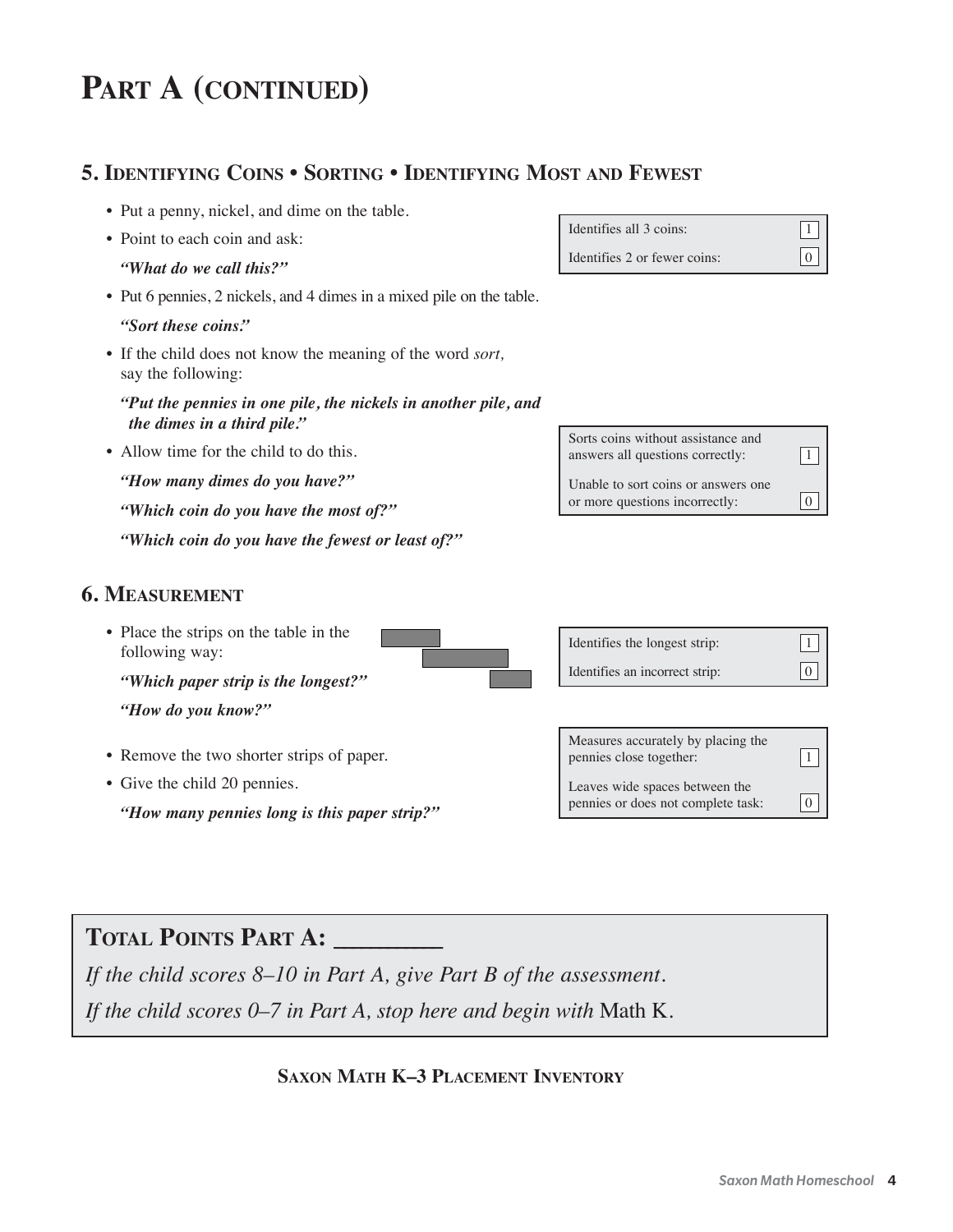# **PART B**

# *materials*

**Master P-2** Calendar of current month 7 pennies, 3 nickels, 6 dimes Ruler with inch and centimeter scale Pencil

### **1. IDENTIFYING THE DATE AND DAYS OF THE WEEK**

- Show the child a calendar for the current month.
	- *"What month is it?"*
	- *"What year is it?"*
- Point to today's date on the calendar.
	- *"This is today's date."*
	- *"What is today's date?"*
	- *"What day of the week is it today?"*
	- *"What will be tomorrow's date?"*
	- *"What day of the week will it be tomorrow?"*

## **2. COUNTING BY 1'S, 2'S, 5'S, AND 10'S**

#### *"Count by 1's, beginning with 80."*

• Stop the child at 140. The child's last correct number is \_\_\_\_\_.

*"Count by 2's as high as you can."*

• Stop the child at 20. The child's last correct number is \_\_\_\_\_\_.

#### *"Count by 5's as high as you can."*

• Stop the child at 50. The child's last correct number is \_\_\_\_\_\_\_\_.

#### *"Count by 10's as high as you can."*

• Stop the child at 100. The child's last correct number is \_\_\_\_\_.

Answers all questions correctly:  $\boxed{1}$ Answers one or more

questions incorrectly:  $|0|$ 

| Counts from 80 to 140 by 1's correctly: | $\perp$ |
|-----------------------------------------|---------|
| Cannot count from 80 to 140 by 1's:     |         |
| Counts to 20 by 2's correctly:          |         |
| Cannot count to 20 by 2's:              |         |
| Counts to 50 by 5's correctly:          |         |
|                                         |         |
| Cannot count to 50 by 5's:              |         |
|                                         |         |
| Counts to 100 by 10's correctly:        |         |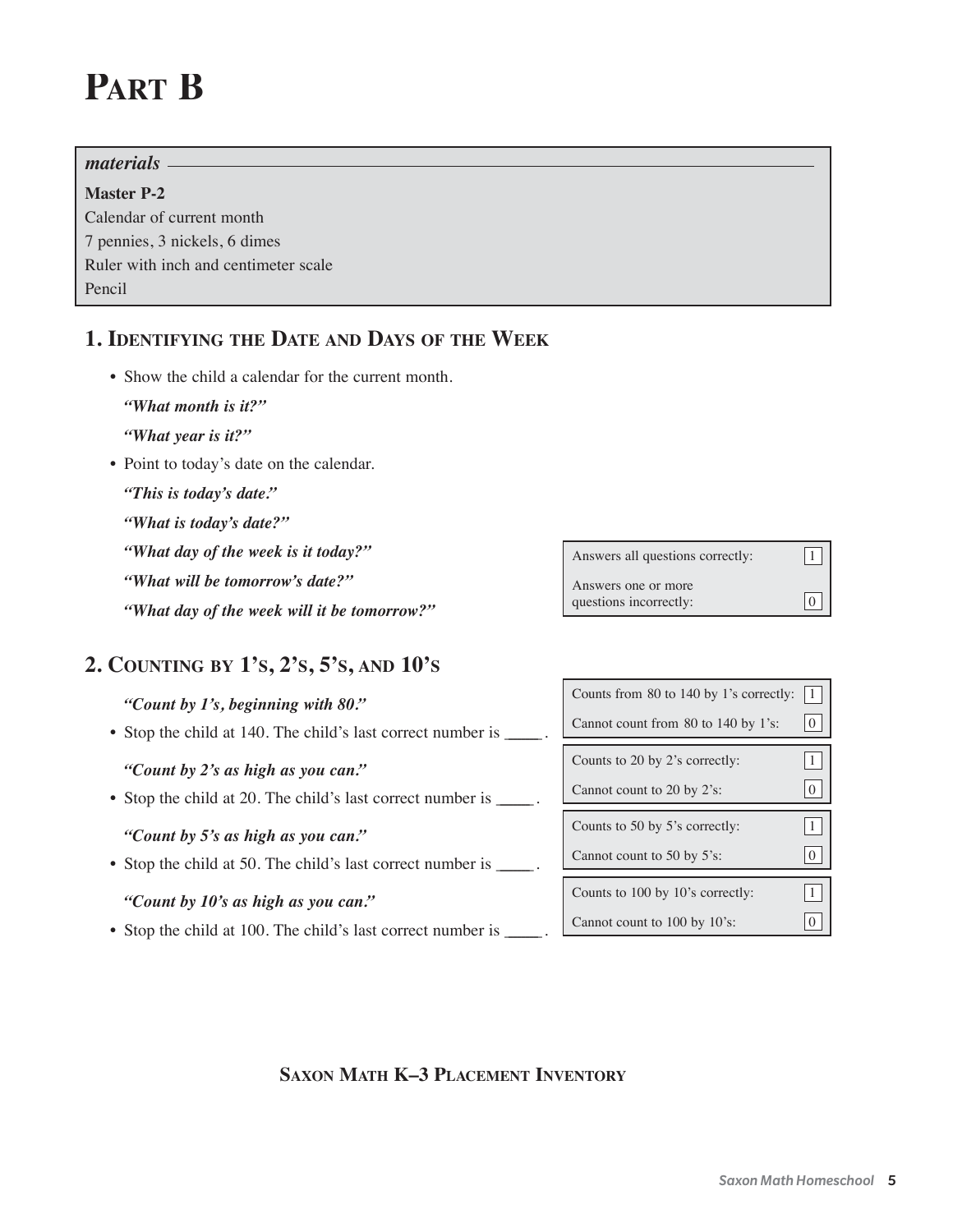# **PART B (CONTINUED)**

#### **3. COUNTING MONEY: PENNIES, NICKELS, AND DIMES**

• Put 7 pennies, 3 nickels, and 6 dimes in a mixed pile on the table.

*"How many dimes are here?"*

- *"How much money is that?"*
- Repeat with pennies and nickels.

Counts the money correctly:  $\boxed{1}$ Counts the money incorrectly:  $\boxed{0}$ Identifies coin values correctly:  $\boxed{1}$ Identifies coin values incorrectly:  $\boxed{0}$ 

*"How much money is this altogether?" (82¢)* 

#### **4. IDENTIFYING THE MISSING NUMBERS AND SHAPES IN PATTERNS**

• Give the child **Master P-2.**

*"Read the first pattern out loud."*

*"What are the next three numbers (shapes) in this pattern?"*

*"Write (draw) these numbers (shapes) on the lines."*

• Repeat with the next three patterns.

|                                                                                                                         | (5, 4, 3)                 |
|-------------------------------------------------------------------------------------------------------------------------|---------------------------|
| $5, 10, 15, 20, \underline{\hspace{1cm}}, \underline{\hspace{1cm}}, \underline{\hspace{1cm}}, \underline{\hspace{1cm}}$ | (25, 30, 35)              |
| $6, 16, 26, 36, \underline{\hspace{1cm}}, \underline{\hspace{1cm}}, \underline{\hspace{1cm}}, \underline{\hspace{1cm}}$ | (46, 56, 66)              |
| $\triangle, \square, \square, \triangle, \square, \square, \triangle, \_\_\_\_\_\_\_$                                   | $(\Box, \Box, \triangle)$ |

Completes all patterns correctly:  $\vert$ 1

Completes one or more patterns incorrectly:  $\begin{bmatrix} 0 \end{bmatrix}$ 

#### **5. MEASURING AND DRAWING LINE SEGMENTS**

- Hand the child a ruler. Do not indicate which scale to use.
- Point to the line segment in problem 2.

*"Use the ruler to measure this line (segment) using inches." (4")*

*"On the back of your paper, draw a 3-inch line (segment)."*

## **6. TELLING TIME TO THE HALF HOUR**

• Point to the first clock.

*"What time does this clock show?" (10:00)*

• Point to the second clock.

*"What time does this clock show?" (8:30)*

#### **SAXON MATH K–3 PLACEMENT INVENTORY**



| Identifies both times correctly:                                                                                                    | $\Box$                   |
|-------------------------------------------------------------------------------------------------------------------------------------|--------------------------|
| $\mathbf{r}$ and $\mathbf{r}$ and $\mathbf{r}$ and $\mathbf{r}$ and $\mathbf{r}$ and $\mathbf{r}$ and $\mathbf{r}$ and $\mathbf{r}$ | $\lfloor \wedge \rfloor$ |

Identifies one or both times incorrectly:  $[0]$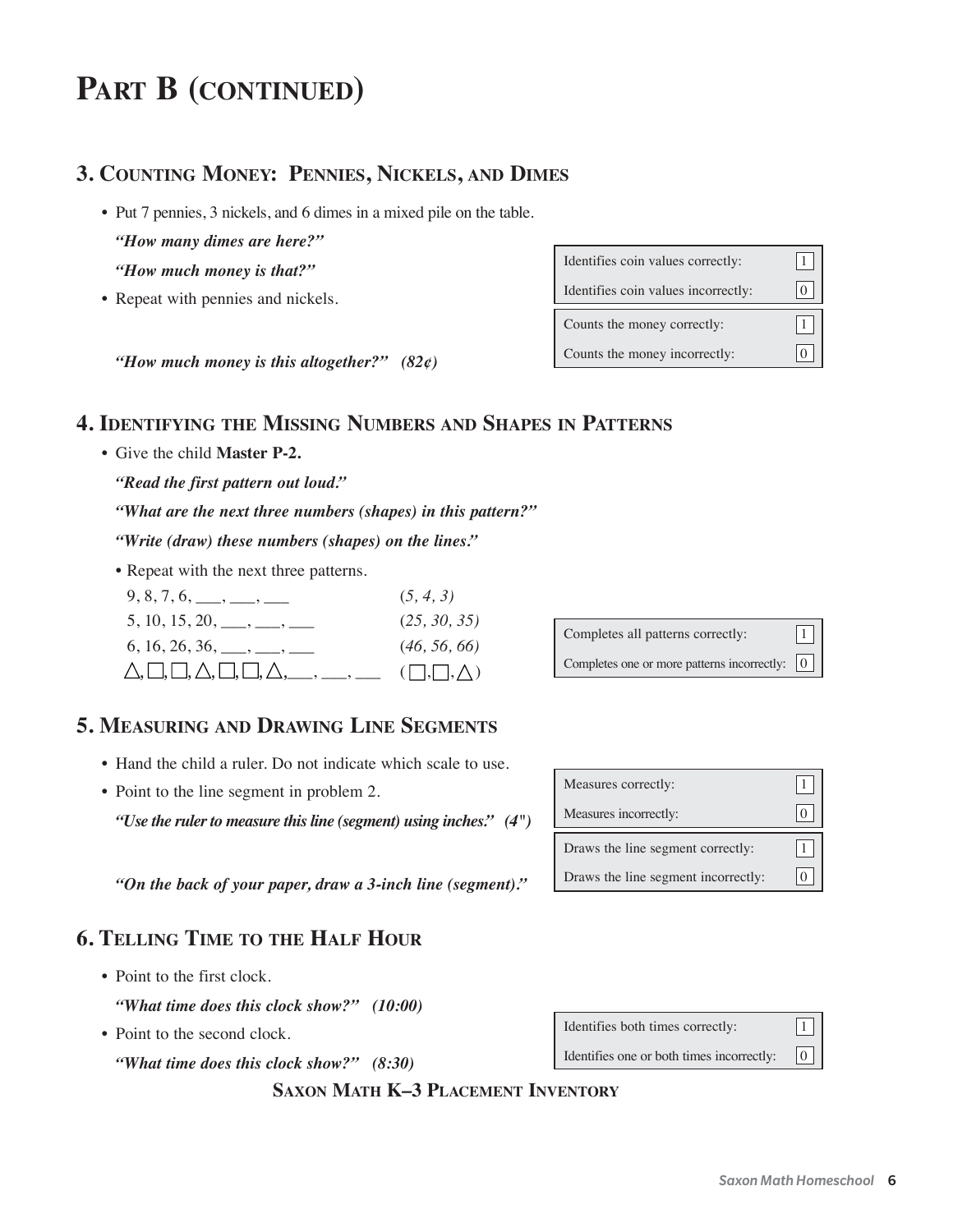# **PART B (CONTINUED)**

## **7. IDENTIFYING FRACTIONAL PARTS OF A WHOLE**

• Point to the square in problem 4.

*"Divide the square in half and color (shade) one half of it."*

• Point to the shaded circle in problem 4. *"How much of the circle is shaded?" (one fourth)*

| Divides/shades one half correctly:      |   |
|-----------------------------------------|---|
| Divides/shades one half incorrectly:    | 0 |
|                                         |   |
| Identifies fractional part correctly:   |   |
| Identifies fractional part incorrectly: |   |

## **TOTAL POINTS PART B: \_\_\_\_\_\_\_\_\_\_\_\_**

*If the child scores 10–13 in Part B, give Part C of the assessment. If the child scores 0–9 in Part B, stop here and begin with* Math 1.

# **PART C**

#### *materials*

**Master P-3** 5 quarters, 5 dimes, 5 nickels, 5 pennies Ruler with inch and centimeter scale

### **1. WRITING NUMBERS • ADDING USING MENTAL COMPUTATION**

- Use the back of **Master P-3.**
	- *"Write the number 47."*
	- *"What is 1 more than 47?" (48)*
	- *"Write the number 16."*
	- *"What is 1 less than 16?" (15)*
	- *"Write the number 35."*
	- *"What is 10 more than 35?" (45)*
	- *"Write the number 83."*
	- *"What is 10 less than 83?" (73)*

| Answers all questions correctly:              |  |
|-----------------------------------------------|--|
| Answers one or more<br>questions incorrectly: |  |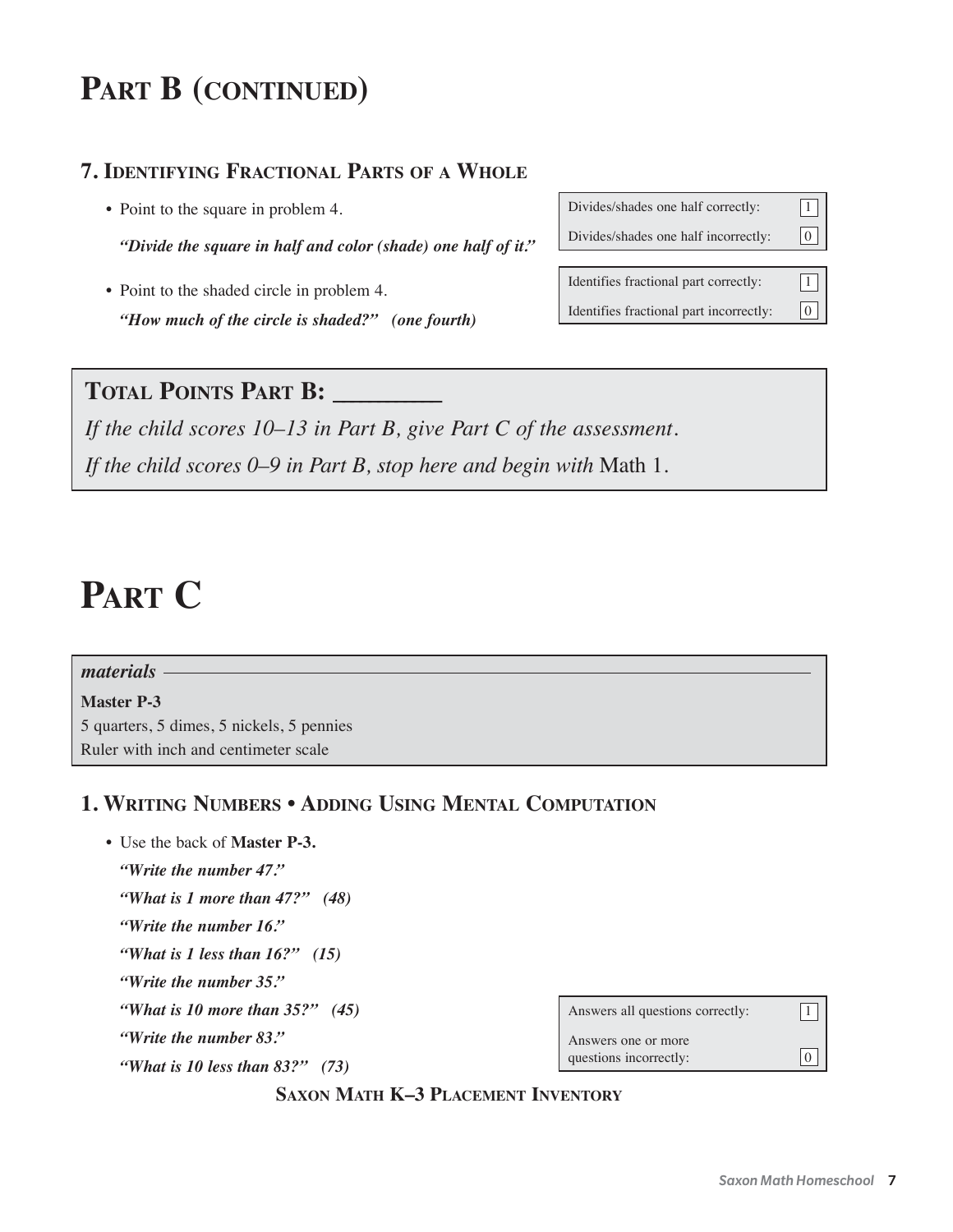# **PART C (CONTINUED)**

### **2. COUNTING MONEY: PENNIES, NICKELS, DIMES, AND QUARTERS**

- Give the child 4 dimes, 3 nickels, and 2 pennies. *"How much money is this?" (57¢)*
- Give the child 4 quarters, 10 dimes, 10 nickels, and 10 pennies.
	- *"Show 17¢ using the fewest coins." (1 dime, 1 nickel, and 2 pennies)*
	- *"Show 65¢ using the fewest coins." (2 quarters, 1 dime, and 1 nickel)*

#### **3. READING A THERMOMETER**

• Point to the first thermometer on **Master P-3.** *"Color this thermometer to show 30 degrees." "What temperature is shown on the other thermometer?" (36º)*

| Counts the money correctly:  | 1           |
|------------------------------|-------------|
| Count the money incorrectly: | $\boxed{0}$ |

| Shows both money amounts using<br>the fewest coins:       |  |
|-----------------------------------------------------------|--|
| Uses incorrect coins or does not use<br>the fewest coins: |  |

| Colors the thermometer and<br>identifies the temperature correctly:  |  |
|----------------------------------------------------------------------|--|
| Colors the thermometer or identifies<br>the temperature incorrectly: |  |

#### **4. IDENTIFYING THE MISSING NUMBERS AND SHAPES IN PATTERNS**

*"Read the first pattern in problem 1 out loud, and fill in the missing numbers (shapes) in the pattern."*

• Repeat with the next three patterns.



| Completes all patterns correctly: | $\boxed{1}$ |
|-----------------------------------|-------------|
|                                   |             |

Completes one or more patterns incorrectly:  $\boxed{0}$ 

#### **5. MEASURING AND DRAWING LINE SEGMENTS**

*"Use the ruler to measure the line segment in problem 2 using centimeters." (10 cm)*

*"On the back of your paper, draw a 4-1/2-inch line (segment)."*

Measures correctly:  $\boxed{1}$ Measures incorrectly:  $\boxed{0}$ Draws the line segment correctly:  $\vert$ 1 Draws the line segment incorrectly:  $\boxed{0}$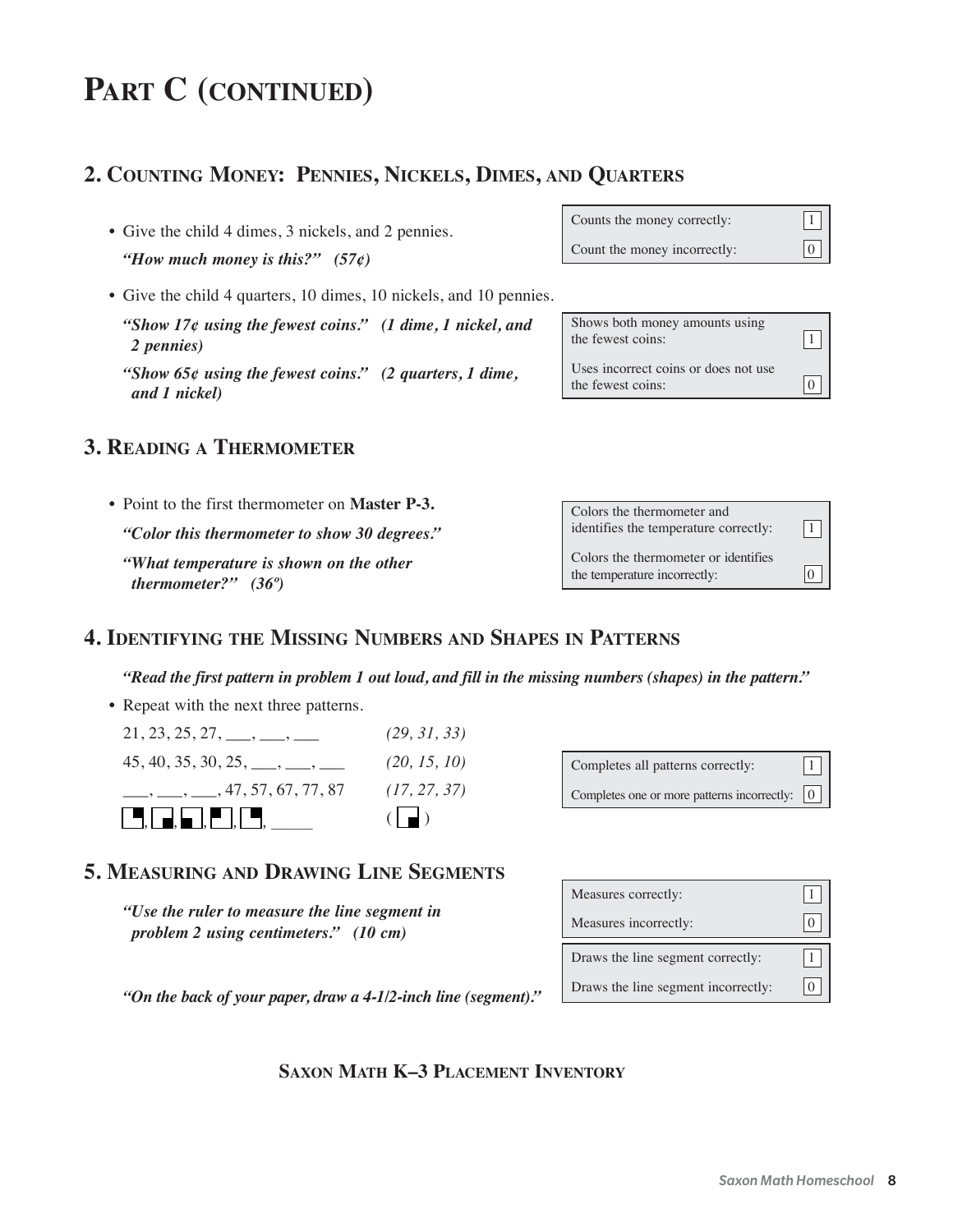# **PART C (CONTINUED)**

#### **6. TELLING TIME TO THE NEAREST FIVE MINUTES**

- Point to the first clock.
- *"What time does this clock show?" (2:25)*
- Point to the second clock.
- *"Draw hands on this clock to show half past one."*

| Identifies both times correctly:                                            | $\vert 1 \vert$ |
|-----------------------------------------------------------------------------|-----------------|
| Identifies one or both times incorrectly: $\begin{bmatrix} 0 \end{bmatrix}$ |                 |

#### **7. IDENTIFYING FRACTIONAL PARTS OF A WHOLE**

- Point to the square in problem 4. *"Divide the square into 4 equal parts." "Color three fourths of the square."*
- Point to the circle.

*"How many parts is the circle divided into?" (8) "Write a fraction to show how much of the circle is shaded." (3/8)*

#### **8. READING A GRAPH WITH A SCALE OF 10**

*"The graph in problem 5 shows last week's high temperatures." "What was Wednesday's temperature?" (20ºF) "On which day was it the warmest?" (Thursday)*

Divides the square into fourths and shades three fourths correctly:  $\boxed{1}$ Divides or shades the square incorrectly:  $|0|$ 

Identifies fractional part correctly:  $\begin{vmatrix} 1 \end{vmatrix}$ Identifies fractional part incorrectly:  $\boxed{0}$ 

Answers both questions correctly:  $\boxed{1}$ Answers one or both questions incorrectly:  $\boxed{0}$ 

## **TOTAL POINTS PART C: \_\_\_\_\_\_\_\_\_\_\_\_**

*If the child scores 9–11 in Part C, begin with* Math 3. *If the child scores 0–8 in Part C, begin with* Math 2.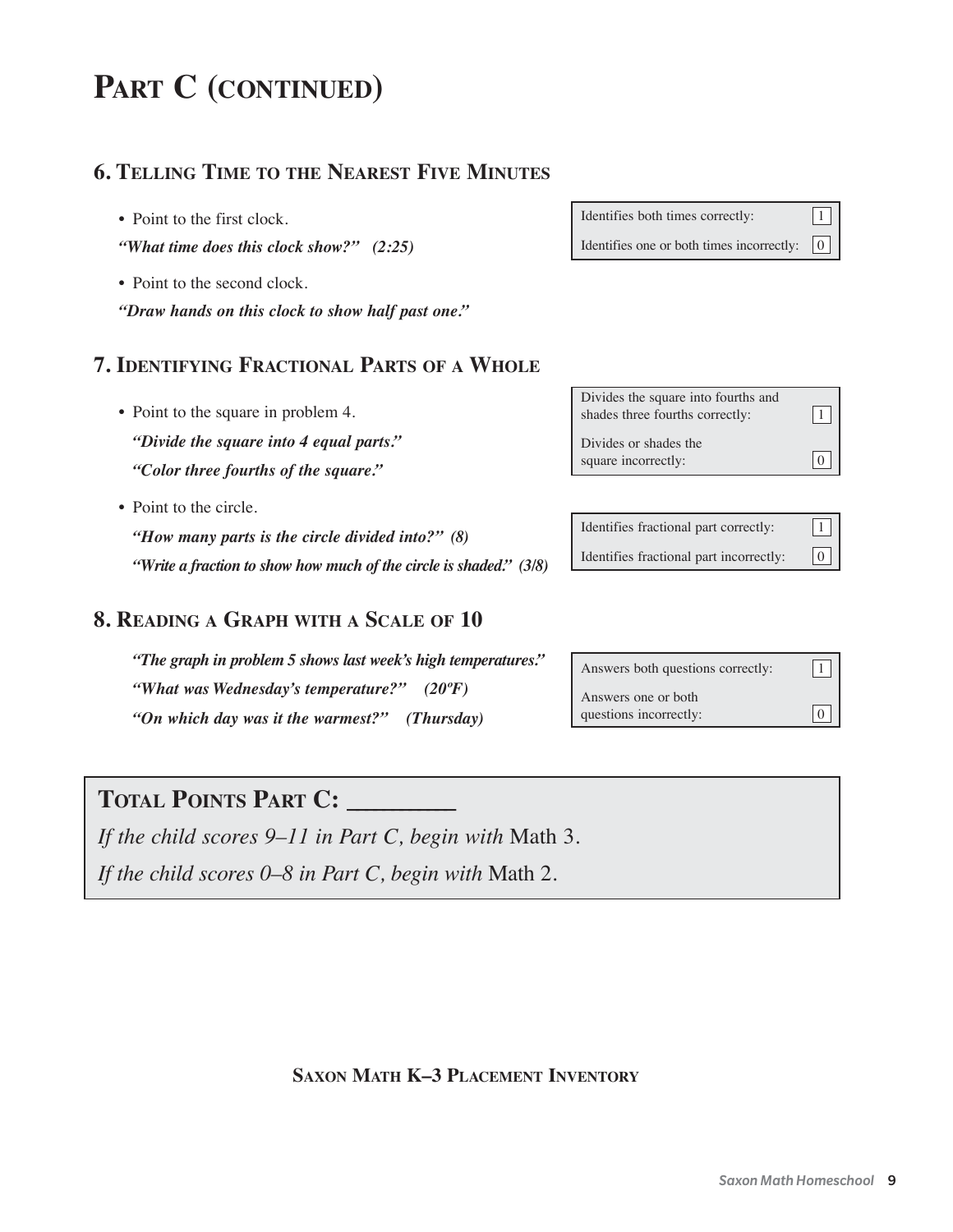### *K–3 Placement Inventory Master P-1*



P-1 Copyright by Saxon Publishers, Inc. and Nancy Larson. Reproduction prohibited.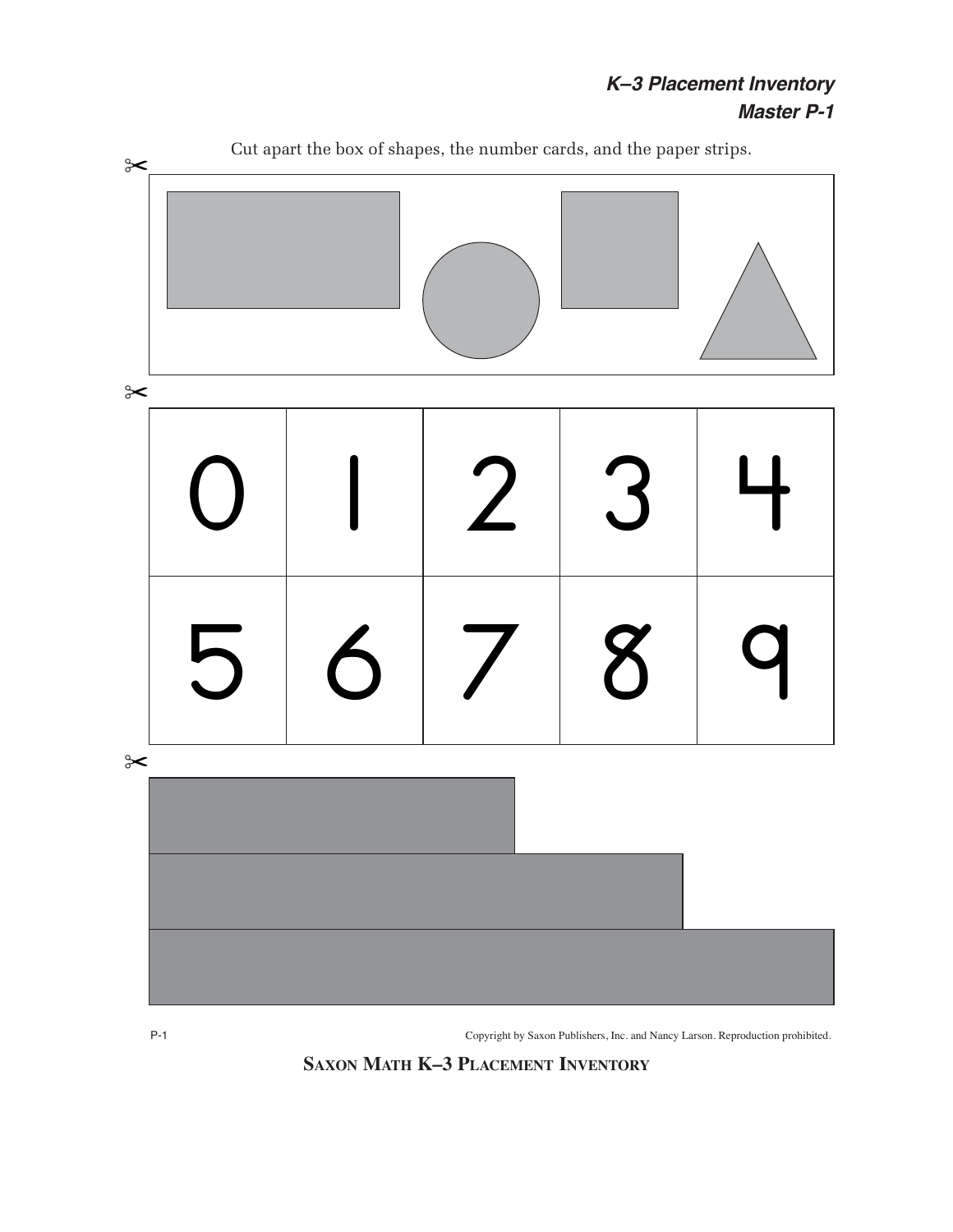

P-2 Copyright by Saxon Publishers, Inc. and Nancy Larson. Reproduction prohibited.

**SAXON MATH K–3 PLACEMENT INVENTORY**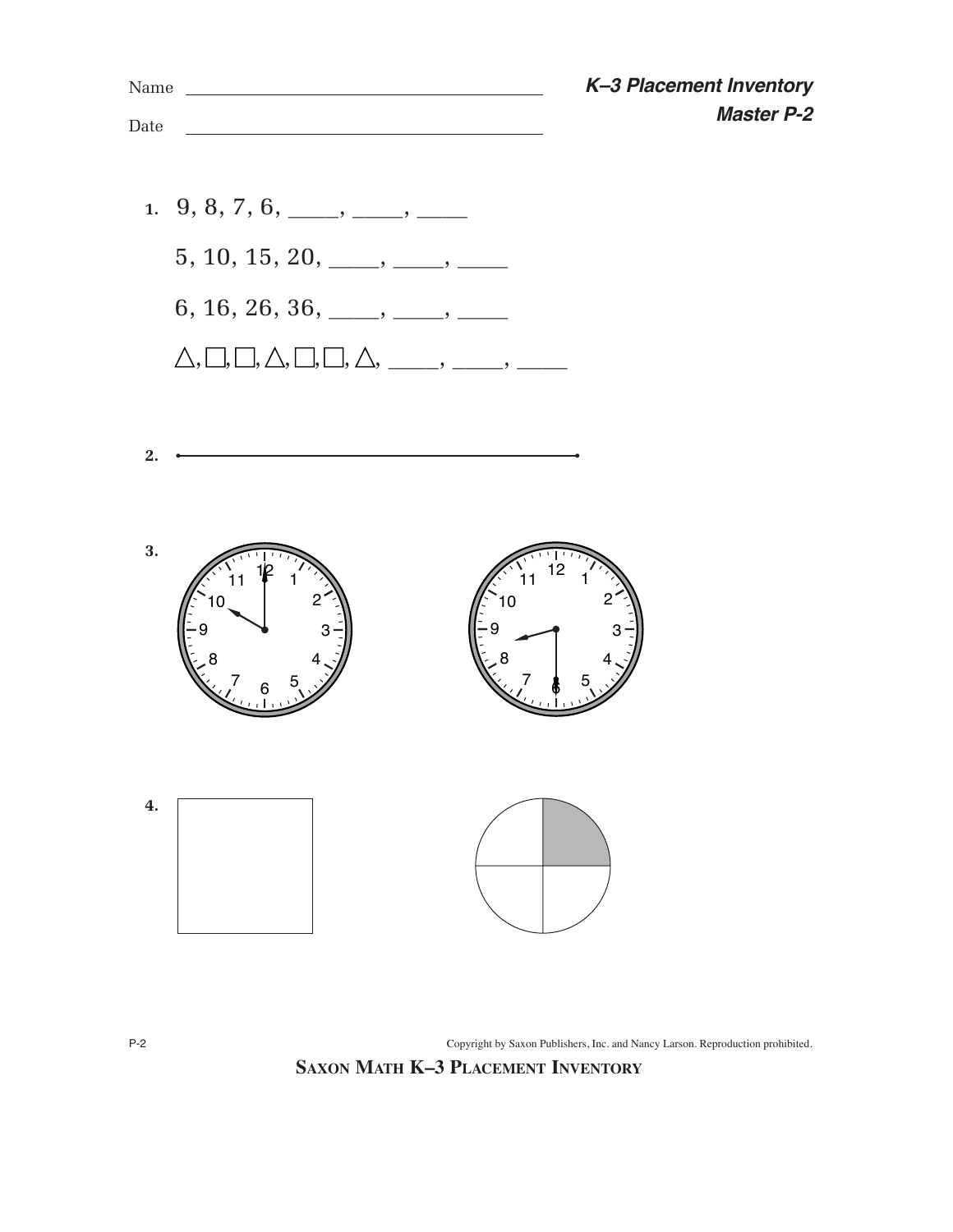



**SAXON MATH K–3 PLACEMENT INVENTORY**